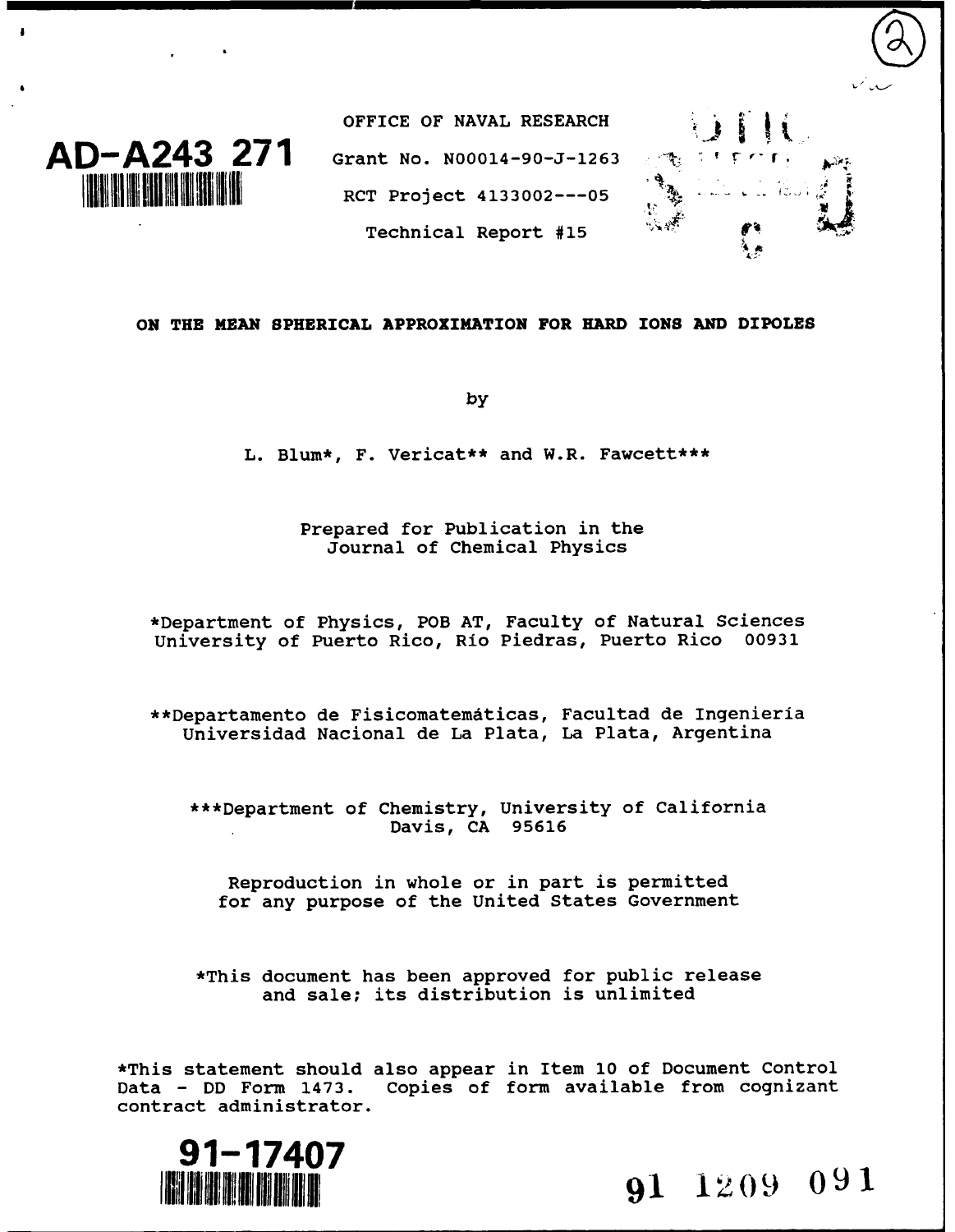| <b>. SECURITY CLASSIFICATION OF THIS PAGE</b>                                                                                                                                                                                                                                                                                                                                                                                                                                                                                                                                                                                                                                                                                                                        |                                                                                                                |                                                          |                                                     |             |                     |
|----------------------------------------------------------------------------------------------------------------------------------------------------------------------------------------------------------------------------------------------------------------------------------------------------------------------------------------------------------------------------------------------------------------------------------------------------------------------------------------------------------------------------------------------------------------------------------------------------------------------------------------------------------------------------------------------------------------------------------------------------------------------|----------------------------------------------------------------------------------------------------------------|----------------------------------------------------------|-----------------------------------------------------|-------------|---------------------|
|                                                                                                                                                                                                                                                                                                                                                                                                                                                                                                                                                                                                                                                                                                                                                                      | REPORT DOCUMENTATION PAGE                                                                                      |                                                          |                                                     |             |                     |
| 1a. REPORT SECURITY CLASSIFICATION                                                                                                                                                                                                                                                                                                                                                                                                                                                                                                                                                                                                                                                                                                                                   |                                                                                                                | ID RESTRICTIVE MARKINGS                                  |                                                     |             |                     |
| 2a. SECURITY CLASSIFICATION AUTHORITY                                                                                                                                                                                                                                                                                                                                                                                                                                                                                                                                                                                                                                                                                                                                |                                                                                                                | 3 DISTRIBUTION/AVAILABILITY OF REPORT                    |                                                     |             |                     |
|                                                                                                                                                                                                                                                                                                                                                                                                                                                                                                                                                                                                                                                                                                                                                                      |                                                                                                                |                                                          |                                                     |             |                     |
| 2b. DECLASSIFICATION / DOWNGRADING SCHEDULE                                                                                                                                                                                                                                                                                                                                                                                                                                                                                                                                                                                                                                                                                                                          |                                                                                                                |                                                          |                                                     |             |                     |
| 4. PERFORMING ORGANIZATION REPORT NUMBER(S)<br>Technical Report #15                                                                                                                                                                                                                                                                                                                                                                                                                                                                                                                                                                                                                                                                                                  |                                                                                                                | 5. MONITORING ORGANIZATION REPORT NUMBER(S)              |                                                     |             |                     |
|                                                                                                                                                                                                                                                                                                                                                                                                                                                                                                                                                                                                                                                                                                                                                                      |                                                                                                                |                                                          |                                                     |             |                     |
| Physics Department                                                                                                                                                                                                                                                                                                                                                                                                                                                                                                                                                                                                                                                                                                                                                   | (If applicable)                                                                                                |                                                          |                                                     |             |                     |
| University of Puerto Rico<br>6c. ADDRESS (City, State, and ZIP Code)                                                                                                                                                                                                                                                                                                                                                                                                                                                                                                                                                                                                                                                                                                 |                                                                                                                | 7b ADDRESS (City, State, and ZIP Code).                  |                                                     |             |                     |
| Río Piedras                                                                                                                                                                                                                                                                                                                                                                                                                                                                                                                                                                                                                                                                                                                                                          |                                                                                                                |                                                          |                                                     |             |                     |
| Puerto Rico 00931-3343                                                                                                                                                                                                                                                                                                                                                                                                                                                                                                                                                                                                                                                                                                                                               |                                                                                                                |                                                          |                                                     |             |                     |
| 8a. NAME OF FUNDING / SPONSORING                                                                                                                                                                                                                                                                                                                                                                                                                                                                                                                                                                                                                                                                                                                                     | 8b OFFICE SYMBOL                                                                                               | 9 PROCUREMENT INSTRUMENT IDENTIFICATION NUMBER           |                                                     |             |                     |
| ORGANIZATION Chemistry                                                                                                                                                                                                                                                                                                                                                                                                                                                                                                                                                                                                                                                                                                                                               | (If applicable)                                                                                                |                                                          |                                                     |             |                     |
| Office of Naval Research<br>Code 472<br>8c. ADDRESS (City, State, and ZIP Code).                                                                                                                                                                                                                                                                                                                                                                                                                                                                                                                                                                                                                                                                                     |                                                                                                                | RCT Project 4133002---05<br>10 SOURCE OF FUNDING NUMBERS |                                                     |             |                     |
| Arlington                                                                                                                                                                                                                                                                                                                                                                                                                                                                                                                                                                                                                                                                                                                                                            |                                                                                                                | <b>MARDOPS</b>                                           | <b>PROJECT</b>                                      | <b>TASK</b> | WORK UNIT           |
| Virginia 22217-5000                                                                                                                                                                                                                                                                                                                                                                                                                                                                                                                                                                                                                                                                                                                                                  |                                                                                                                | ELEMENT NO                                               | NO.                                                 | NO.         | <b>ACCESSION NO</b> |
| 11. TITLE (Include Security Classification)                                                                                                                                                                                                                                                                                                                                                                                                                                                                                                                                                                                                                                                                                                                          |                                                                                                                |                                                          |                                                     |             |                     |
| <b>3b. TIME COVERED</b><br>Summary<br>FROM                                                                                                                                                                                                                                                                                                                                                                                                                                                                                                                                                                                                                                                                                                                           | On the Mean Spherical Approximation for Hard Ions and Dipoles<br>L. Blum, F. Vericat and W.R. Fawcett<br>$TO-$ | 14 DATE OF REPORT (Year, Month, Day)<br>$11 - 09 - 91$   |                                                     |             | 15 PAGE COUNT<br>16 |
| COSATI CODES<br><b>FIELD</b><br>GROUP<br>SUB-GROUP                                                                                                                                                                                                                                                                                                                                                                                                                                                                                                                                                                                                                                                                                                                   | 18. SUBJECT TERMS. Continue on reverse if necessary and identify by block number).                             |                                                          |                                                     |             |                     |
|                                                                                                                                                                                                                                                                                                                                                                                                                                                                                                                                                                                                                                                                                                                                                                      |                                                                                                                |                                                          |                                                     |             |                     |
| The analytical solution of the Mean Spherical Approximation for the case of equal<br>size ions and different size solvent is reexamined using only two parameters: a<br>polarization parameter $\lambda$ and a screening parameter $\Gamma$ . We show that the ion dipole cross<br>energy parameter, which in previous work was obtained solving a cubic equation, can<br>be obtained from a linear algebraic equation. Therefore, the inverse problem of<br>calculating the reduced charge parameter $d_0$ and the reduced dipole parameter $d_2$ from<br>$\lambda$ and $\Gamma$ is reduced to a system of two equations: a cubic for d <sub>0</sub> , and a linear for d <sub>2</sub> .<br>Simpler expressions for the thermodynamic parameters are also obtained. |                                                                                                                |                                                          |                                                     |             |                     |
| <b>XXI</b> UNCLASSIFIED UNLIMITED <b>CI SAME AS RAT</b>                                                                                                                                                                                                                                                                                                                                                                                                                                                                                                                                                                                                                                                                                                              | $\square$ or $C_{\cdot}$ . Sees .                                                                              |                                                          | 21 ABSTRACT SECURITY CLASSIFICATION                 |             |                     |
| 12 PERSONAL AUTHOR(S)<br>13a. TYPE OF REPORT<br>16. SUPPLEMENTARY NOTATION<br>17<br>19. ABSTRACT (Continue on reverse if necessary and identify by block number)<br>20 DISTRIBUTION AVAILABILITY OF ABSTRACT.<br>22a NAME OF RESPONSIBLE NOIVIDUAL                                                                                                                                                                                                                                                                                                                                                                                                                                                                                                                   |                                                                                                                | (202) 696–4410                                           | 225 TELEPHONE (Include Area Code) 22c OFFICE SYMBOL |             | Code 472            |

 $\ddot{\phantom{0}}$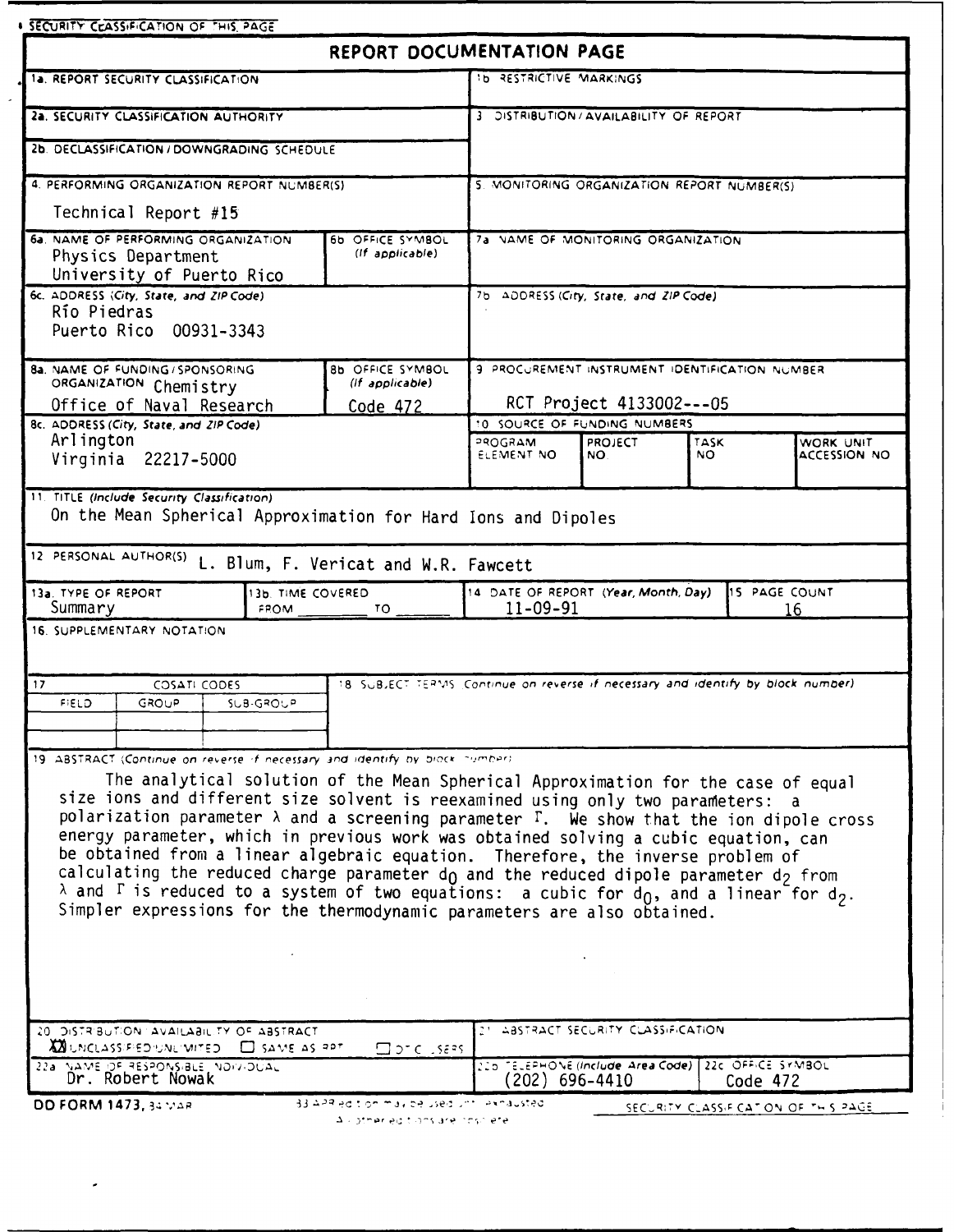# On the Mean Spherical Approximation for Hard Ions and Dipoles

L. Blum

Department of Physics P.O. Box 23343, University of Puerto Rico, Rio Piedras, PR **00931-3343,**

> Fernando Vericat Instituto de Ffsica de Lfquidos **y** Sistemas Biologicos (IFLYSIB) **c.c 565 (1900)**

> > and

Departamento de Ffsicomatematicas, Facultad de Ingenieria, Universidad Nacional de La Plata, La Plata, Argentina and

W.R. Fawcett Department of Chemistry, University of California, Davis **CA 95616**

September **16, 1991**

**lId/Idglim tel**

#### **Abstract**

The analytical solution of the Mean Spherical Approximation for the case of equal size ions and different size solvent is reexamined using only two parameters **:** a polarization parameter  $\lambda$  and a screening parameter  $\Gamma$ . We show that the ion dipole cross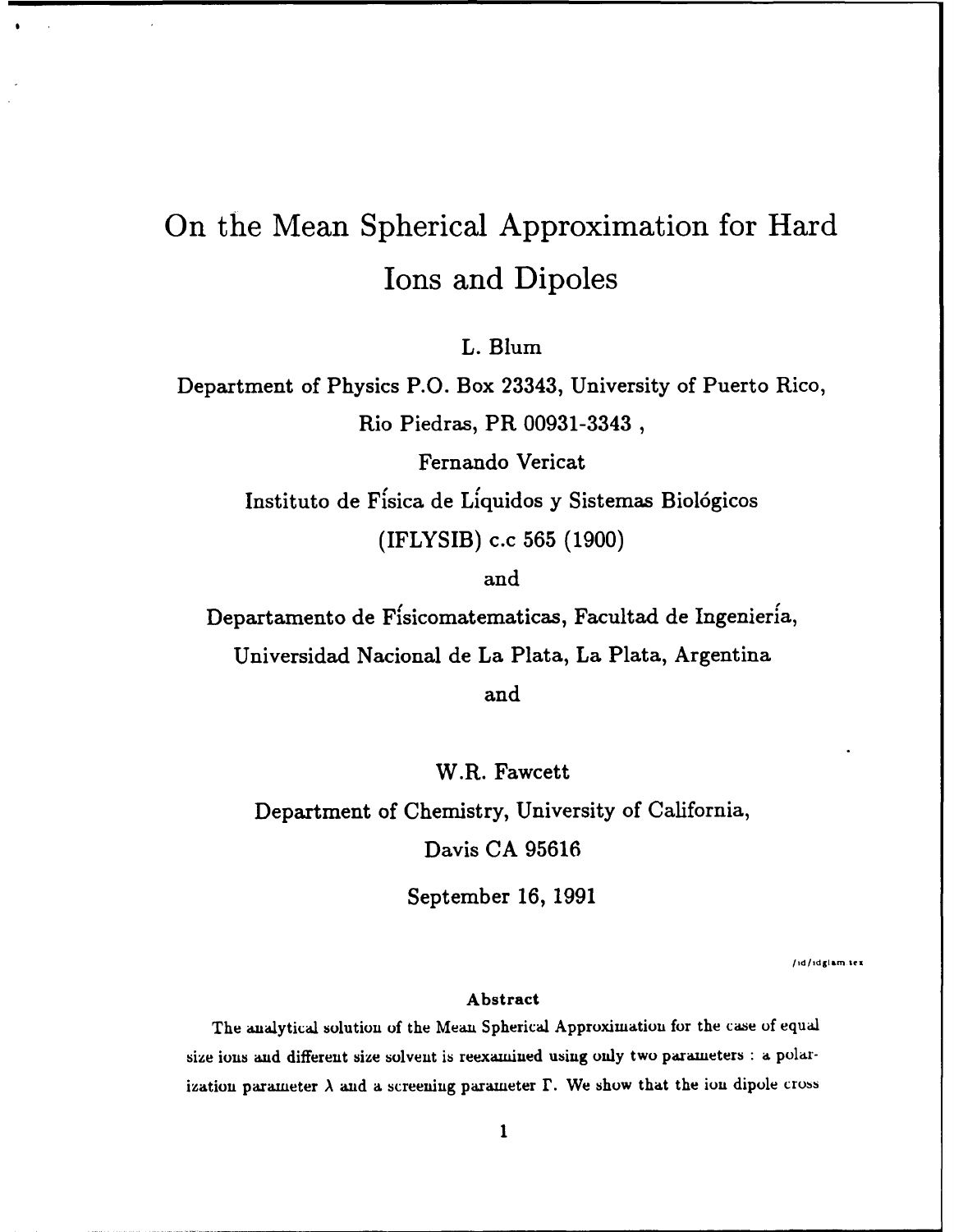energy parameter, which in previous work was obtained solving a cubic equation, can be obtained from a linear algebraic equation. Therefore, the inverse problem of calculating the reduced charge parameter  $d_0$  and the reduced dipole parameter  $d_2$  from  $\lambda$  and  $\Gamma$  is reduced to a system of two equations: a cubic for  $d_0$ , and a linear for  $d_2$ . Simpler expressions for the thermodynamic parameters **are** also obtained.

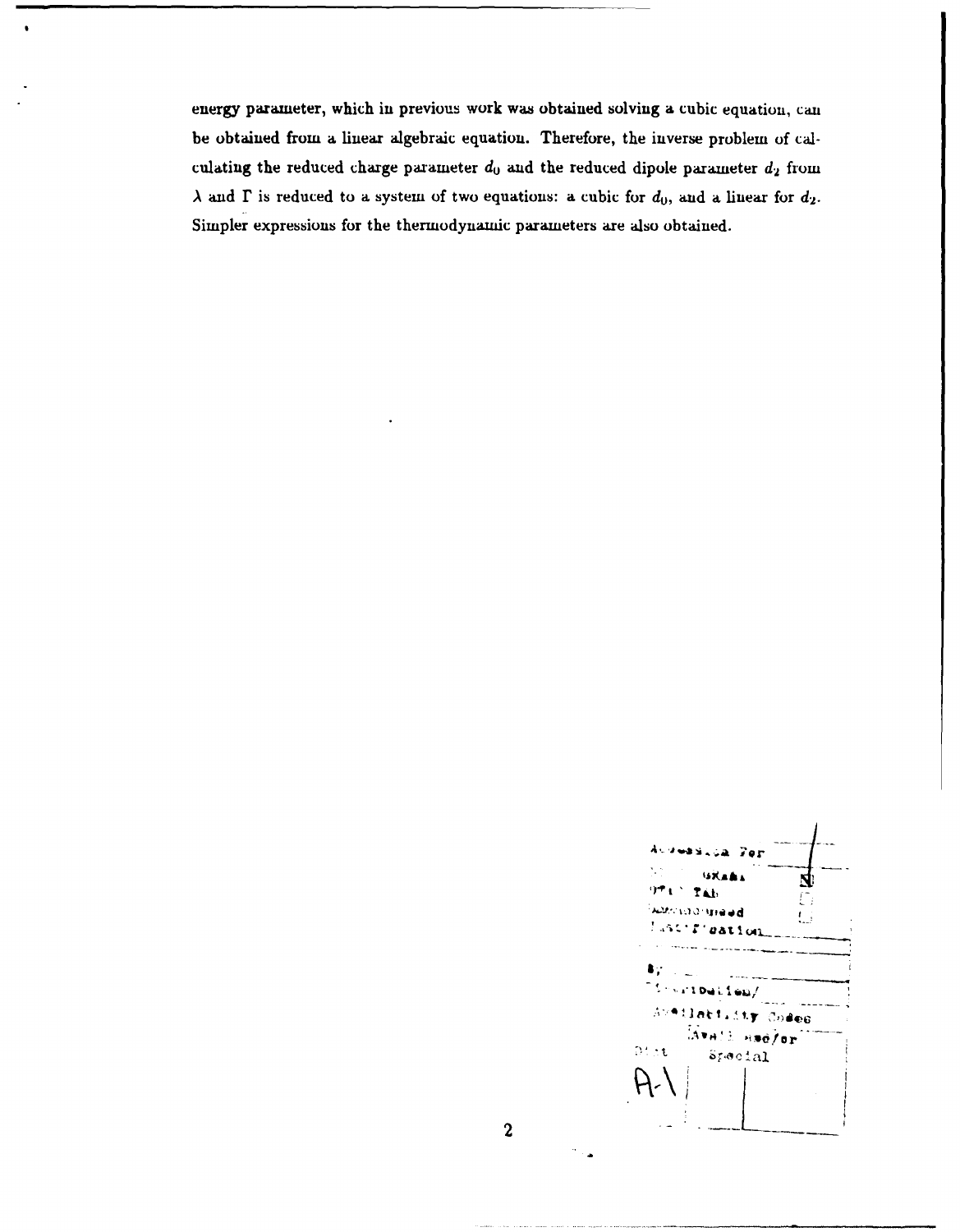## **1 Introduction**

Considerable advances have been made **over** tha last thirty years in the statistical mechanical description of electrolyte solutions in molecular solvents. This work has been carried out using different approaches: computer simulations,<sup>1,2</sup> accurate integral equations, such as the hypernetted chain equation,<sup>3</sup> which were applied to this case by Patey and coworkers<sup>4.5</sup> and simple analytical theories, based **on** the mean spherical approximation (MSA). ' The last approach is attractive for chemists examining the thermodynamic properties of electrolyte solutions not only because the model gives rather simple analytical results but also because it shares with the Debye Hückel theory the remarkable simple description in terms of a single screening parameter for any arbitrary mixture of electrolytes, and has the added bonus of satisfying the large charge, large density limits of Onsager.<sup>7,8</sup> In the present work we consider a mixture of a salt of equal size hard sphere ions, and a solvent which is represented **by** a hard sphere of different size with a permanent point dipole. Early work at the non-primitive level<sup>9, 10</sup> was restricted, for technical reasons, to the case of ions and solvent of equal diameter. The extension of the analytical result to mixtures of arbitrary size ions **and** solvents is considerably more complex<sup>11-14</sup> but the remarkable fact that the excess ionic properties depend on a single scaling, Debye-like parameter is still retained **by** this approximation. The equations for the most general case appear to be rather complex, but the semirestricted case of equal size ions of diameter  $\sigma_i$  and a different size dipole of diameter  $\sigma_i$  is both interesting and tractable. In recent years<sup>15</sup> it has become apparent that the underlying structure of the MSA consists of a number of scaling parameters which is equal to the number of independent interaction parameters of the problem. For example, for the ion-dipole mixture there are only two interaction parameters, the charge and the dipole moment, and correspondingly. there will be only two scaling parameters,  $\Gamma$ , for the charges, and  $\lambda$  for the Aipoles. For the primitive model of ionic solutions in the semirestricted case<sup>16</sup>the parameter  $\Gamma$  is determined from the equation

$$
\frac{4\pi e^2}{\epsilon_W k_B T} \sum_{i} \frac{\rho_i z_i^2}{1 + \Gamma \sigma_i} = 4\Gamma^2
$$
 (1)

where tho ionic charge is  $z_i e$  and number density  $\rho_i = \mathcal{N}_i/V$ , where  $\mathcal{N}_i$  is the number of ions and V is the volume of the system. The temperature is  $T$  and Boltzmann's constant is  $k_B$ . For the case of only one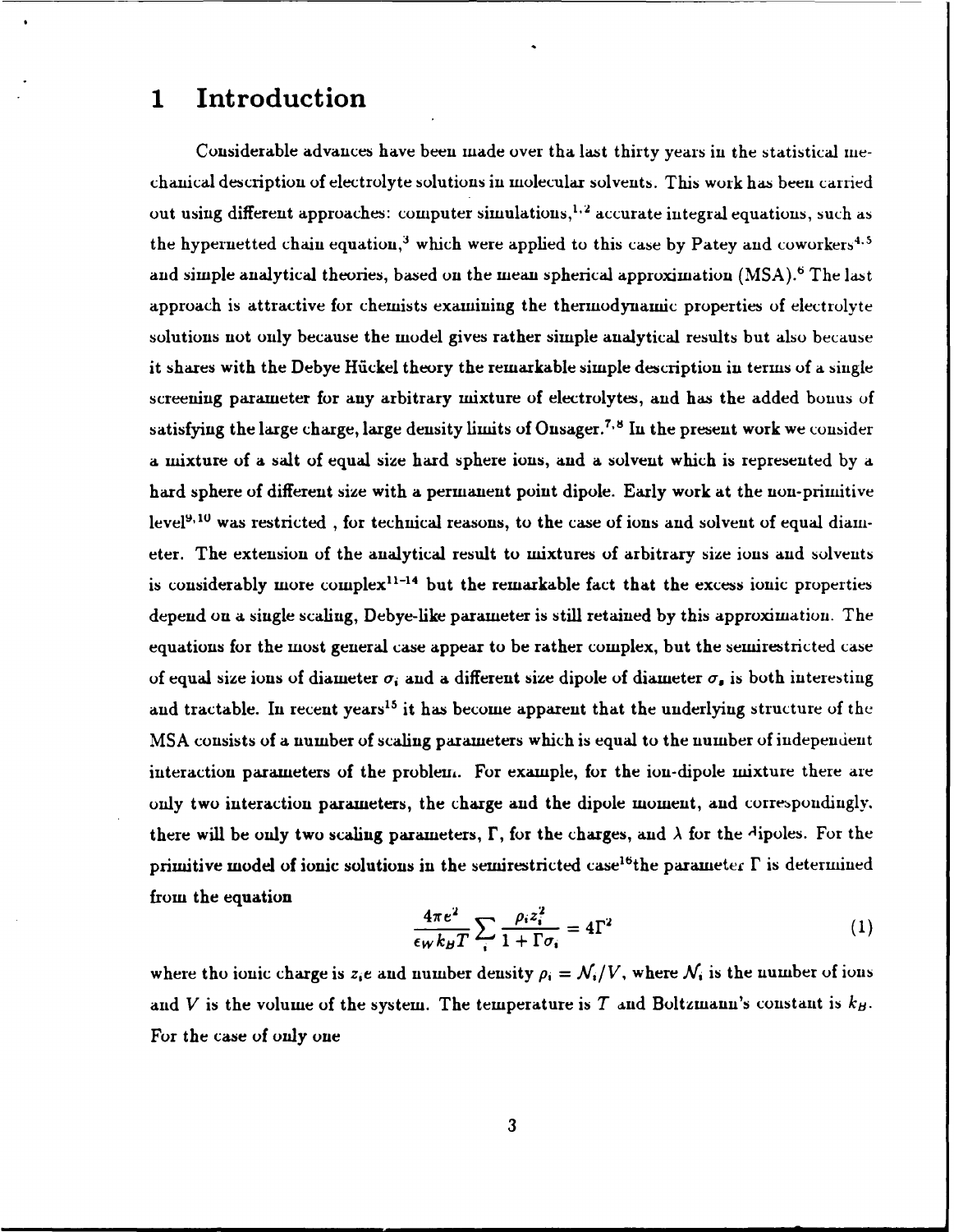ion diameter  $\sigma_i$ , the screening parameter  $\Gamma$  is related to the Debye screening parameter

$$
\kappa^2 = \frac{4\pi e^2}{\epsilon_W k_B T} \sum_i \rho_i z_i^2 \tag{2}
$$

**by**

$$
(1+2\Gamma\sigma)^2 = (1+2\kappa\sigma) \tag{3}
$$

For a system of spheres of diameter  $\sigma_{\epsilon}$  and a permanent dipole moment  $\mu_{\epsilon}$  the MSA result can be expressed in terms of a single parameter  $\lambda$ . Following Wertheim,<sup>17</sup> we have

$$
d_2^2 = \frac{\lambda^2 (\lambda + 2)^2}{9} (1 - \frac{1}{\epsilon_W})
$$
 (4)

where

$$
d_2^2 = \frac{4\pi\rho_s\mu_s^2}{3k_BT} \tag{5}
$$

and  $\rho_{\rm r}$  is the solvent number density. Furthermore, the MSA dielectric constant  $\epsilon_W$  of the solvent is given by

$$
\epsilon_W = \frac{\lambda^2 (\lambda + 1)^4}{16} \tag{6}
$$

As has been often done in the literature, the parameter  $\lambda$  can be computed directly from the dielectric constant  $\epsilon_W$  using the above cubic equation. This parametrization defines an effective polarization parameter.

This paper is the continuation of previous work of Blum and Wei<sup>12</sup> and of Blum and Fawcett.<sup>22</sup> The notation of Blum and Wei will be used throughout. We show that for the semirestricted case of the ion-dipole model of ionic solutions an ion-dipole interaction parameter *b,* is obtained from a linear equation whic is also a fuction of the reduced charge  $d_0$ . In our previous work<sup>19,12</sup> this parameter was obtained as a solution of a cubic equation with coefficients that depend on  $\Gamma$ , the dielectric constant  $\epsilon_W$  and  $\lambda$ . When  $\sigma_s \to 0$  we recover the primitive model MSA equations, and the hydration thermodynamics is that **of** the continuum model as described by the Born equation. In the next section we discuss the new form of the MSA equations for the semirestricted case of equal size ions and a different size hard dipole. The thermodynamics for this system is derived in the final section using the expressions of Vericat et al.<sup>18</sup> and of Blum et al.<sup>12</sup>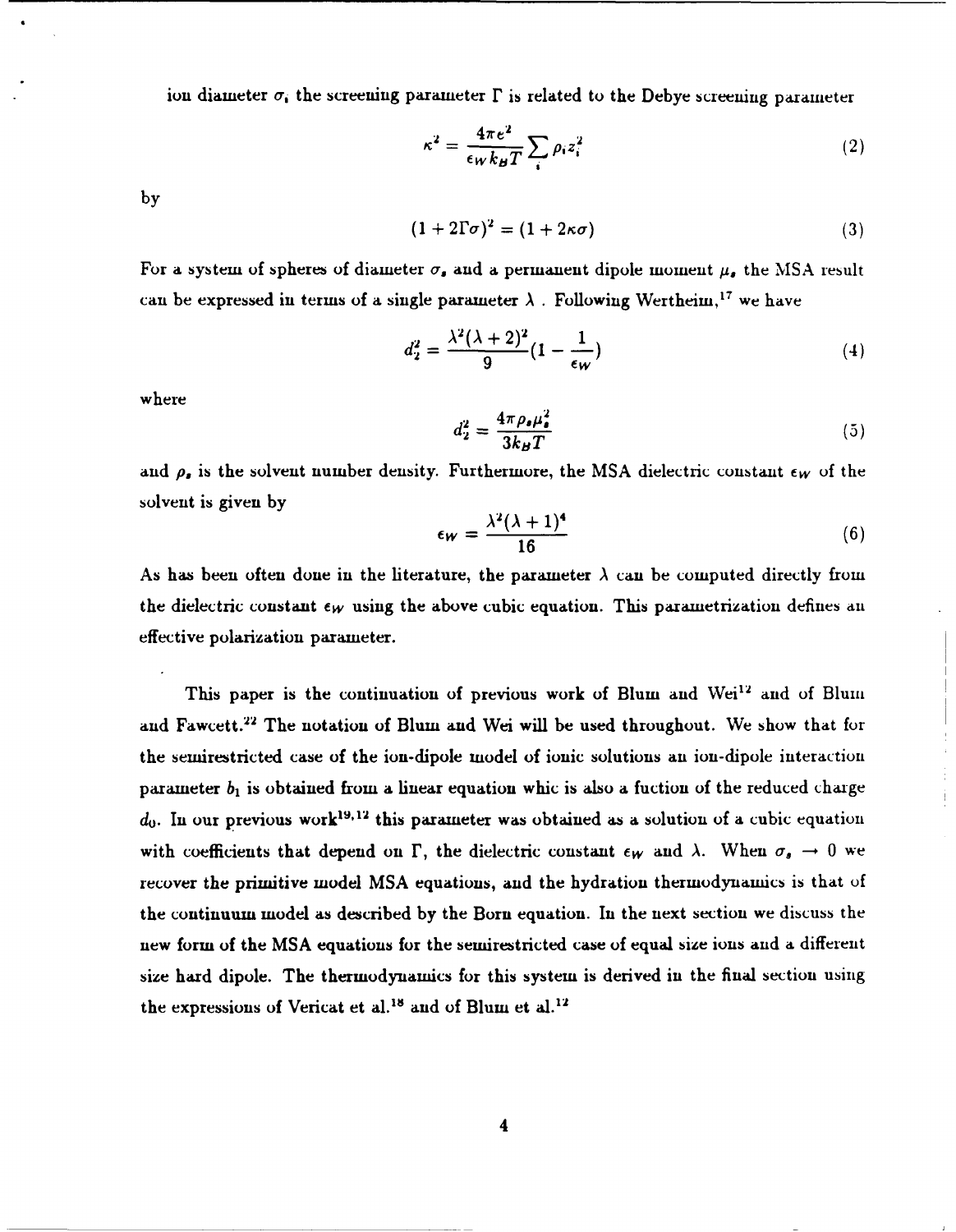### **2 Theory**

We summarize the results of previous work.<sup>11,18,12</sup> We use the invariant expansion formalism,<sup>20</sup> in which the total pair correlation  $h(12)$  is expanded in terms of rotational invariants

$$
h(12) = \hat{h}^{000}(r_{12}) + \hat{h}^{011}(r_{12})\hat{\Phi}^{011} + \hat{h}^{101}(r_{12})\hat{\Phi}^{101} + \hat{h}^{110}(r_{12})\hat{\Phi}^{110} + \hat{h}^{112}(r_{12})\hat{\Phi}^{112} \tag{7}
$$

where  $\hat{h}^{mn\ell}(r_{12})$  is the coefficient of the invariant expansion, which depend only on the distance  $r_{12}$  between spheres 1 and 2. The rotational invariants  $\hat{\Phi}^{mn\ell}$  depend only on the mutual orientations of the molecules. For the present case the relevant correlation functions are

 $\bullet$  ion-ion:

$$
h_{ii}(r) = (1/2) \left[ \hat{h}_{++}^{000}(r) - \hat{h}_{+-}^{000}(r) \right]
$$
 (8)

 $\bullet$  ion-dipole:

$$
h_{in}(r) = (1/2) \left[ \hat{h}_{+n}^{011}(r) - \hat{h}_{-n}^{011}(r) \right] \left( \hat{\mathbf{r}} \cdot \hat{\boldsymbol{\mu}} \right)
$$
 (9)

 $\bullet$  dipole-dipole:

$$
h_{nn}(r) = -\sqrt{3}\hat{h}_{nn}^{110}(r)\hat{\mu}_1 \cdot \hat{\mu}_2
$$
  
+  $\sqrt{\frac{15}{2}}\hat{h}_{nn}^{112}(r)[3(\hat{\mathbf{r}} \cdot \hat{\mu}_1)(\hat{\mathbf{r}} \cdot \hat{\mu}_2) - \hat{\mu}_1 \cdot \hat{\mu}_2]$  (10)

where  $\hat{\mu}$  is the unit vector in the direction of  $\mu$ . The solution of the MSA is given in terms of the 'energy' parameters

 $\bullet$  ion-ion:

$$
b_0 = 2\pi \rho_i \int_0^\infty dr h_{ii}(r) r \sigma_i \tag{11}
$$

 $\bullet$  ion-dipole:

$$
b_1 = 2\pi \sqrt{\frac{\rho_i \rho_s}{3}} \int_0^\infty dr h_{in}(r) \sigma_i \sigma_s \tag{12}
$$

 $\bullet$  dipole-dipole:

$$
b_2 = 3\pi \rho_s \sqrt{\frac{2}{15}} \int_0^\infty dr \frac{\hat{h}^{112}(r)}{r} \sigma_s^3 \tag{13}
$$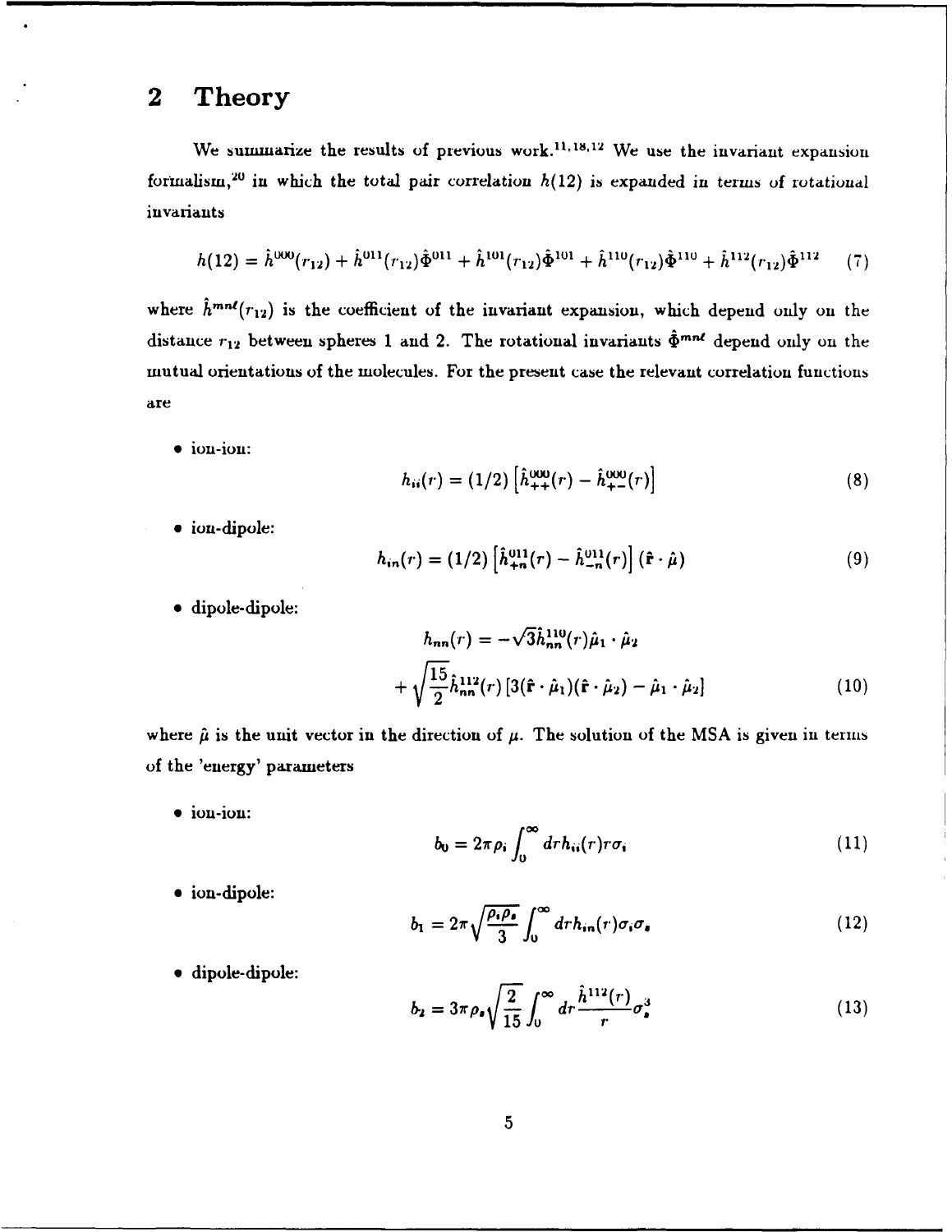which, as will be shown below are proportional to the ion-ion, ion-dipole and dipole-dipole excess internal energy.<sup>18</sup> In the MSA they are functions of the ion charge and the solvent dipole moment, through the parameters

$$
d_0^2 = \frac{4\pi e^2}{k_B T} \sigma_i^2 \sum_j \rho_j z_j^2 \tag{14}
$$

and

 $\cdot$ 

$$
d_2^2 = \frac{4\pi\rho_s\mu_s^2}{3k_BT} \tag{15}
$$

These parameters are required to satisfy the following equations<sup>12</sup>

$$
a_1^2 + a_2^2 = d_0^2 \tag{16}
$$

$$
d_0d_2 = a_1K_{10} - a_2[1 - K_{11}] \qquad (17)
$$

$$
K_{10}^2 + [1 - K_{11}]^2 = y_1^2 + d_2^2 \tag{18}
$$

Since

$$
K_{10} = (\sigma_{\bullet}/\sigma_i) \frac{b_1}{2\Delta} [1 + a_1 \Lambda]
$$
 (19)

and

$$
1 - K_{11} = \frac{1}{\Delta} [\beta_3 - a_2 b_1 \Lambda (\sigma_s / 2 \sigma_i)] \tag{20}
$$

with

$$
\Lambda = (1/2)(1+b_0) + \beta_6(\sigma_s/6\sigma_i) \tag{21}
$$

can be rearranged to

$$
a_1^2 + a_2^2 = d_0^2 \tag{22}
$$

$$
\frac{a_1b_1\sigma_s}{2\sigma_s} - a_2\beta_3 = d_0\Delta\mathcal{A}
$$
 (23)

$$
\frac{1}{2\sigma_i} - a_2 \beta_3 = a_0 \Delta \mathcal{A}
$$
\n
$$
\left[\frac{b_1 \sigma_s}{2\sigma_i}\right]^2 + \beta_3^2 = \Delta^2 y_1^2 + \Delta^2 \mathcal{A}^2
$$
\n(24)

where we have used the definitions

$$
a_1 = \frac{1}{2D_F^2} [\Delta - 2\beta_6 D_F]
$$
 (25)

$$
a_2 = -\frac{b_1}{\beta_6 2 D_F^2} [\Delta/2 + D_F \frac{\beta_3 \sigma_i}{\sigma_s}]
$$
\n(26)

$$
D_F = \frac{1}{2} \left[ \beta_6 (1 + b_0) - \frac{b_1^2 \sigma_s}{12 \sigma_i} \right]
$$
 (27)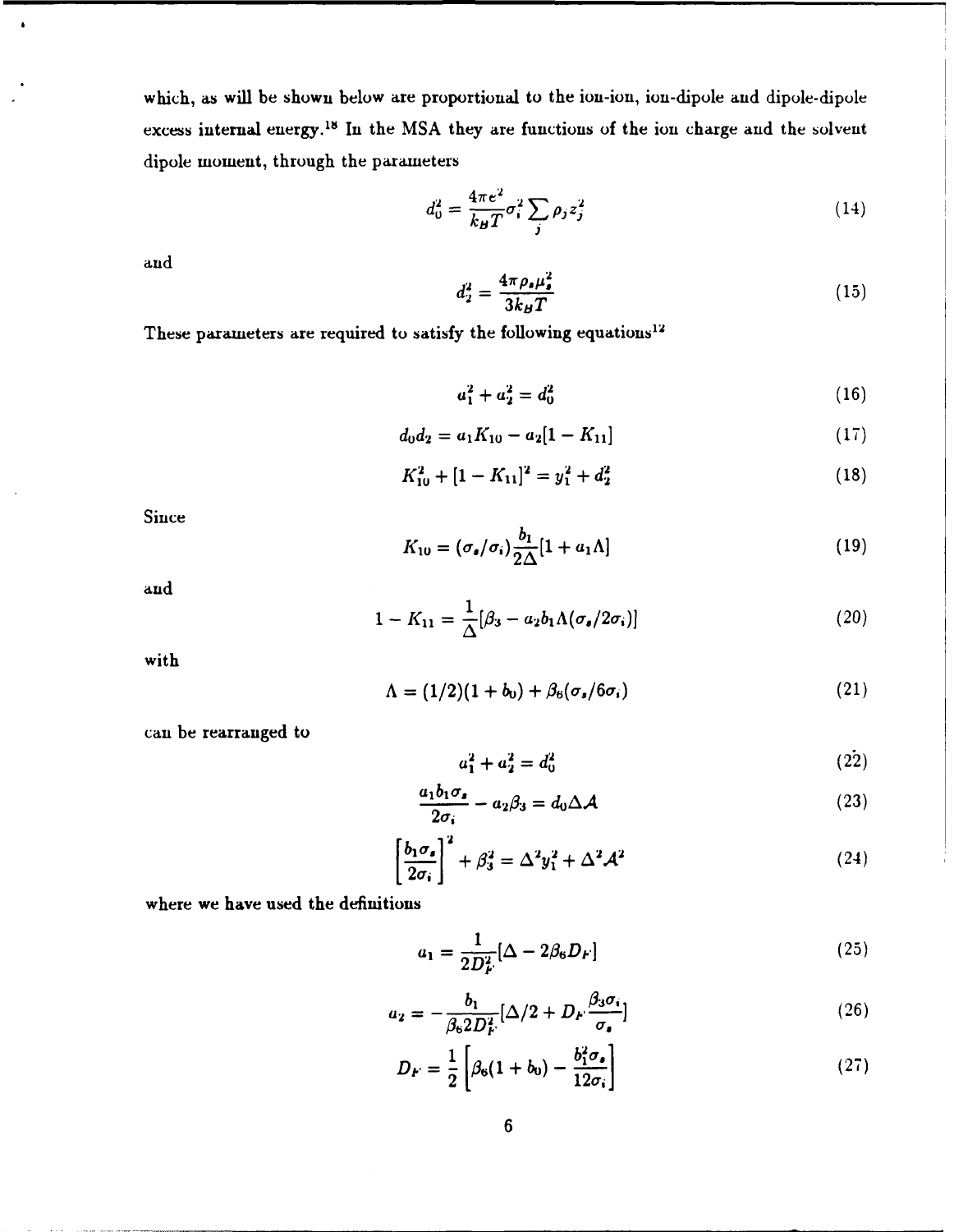$$
\Delta = \frac{b_1^2}{4} + \beta_6^2 \tag{28}
$$

*and*

 $\bullet$ 

$$
\mathcal{A} = d_2 - \frac{b_1 d_0 \sigma_s}{4 \Delta \sigma_i} \left[ 1 + b_0 + \frac{\beta_6 \sigma_s}{3 \sigma_i} \right]
$$
 (29)

which can also be written<sup>12</sup>

$$
\mathcal{A} = d_2 - d_0 \Lambda \frac{b_1 \sigma_s}{2 \beta_6^2 \mathcal{D} \sigma_i} \tag{30}
$$

where

$$
\mathcal{D} = 1 + \mathcal{B}_1 \tag{31}
$$

with

$$
B_1 = \frac{b_1^2}{4\beta_6^2} = \frac{b_1^2(\lambda + 2)^2}{36}
$$
 (32)

Also

$$
\beta_6 = 1 - b_2/6 \tag{33}
$$

$$
\beta_3 = 1 + b_2/3 \tag{34}
$$

$$
\beta_{12} = 1 + b_2/12 \tag{35}
$$

It will turn out convenient to use the parameter

$$
\lambda = \frac{\beta_3}{\beta_6} \tag{36}
$$

Then

$$
b_2 = 6\frac{\lambda - 1}{\lambda + 2} \tag{37}
$$

$$
\beta_3 = 3\frac{\lambda}{\lambda + 2} \tag{38}
$$

$$
\beta_6 = \frac{3}{\lambda + 2} \tag{39}
$$

$$
y_0 = \frac{\beta_3}{\beta_6^2} = \frac{\lambda(\lambda + 2)}{3} \tag{40}
$$

$$
y_1 = \frac{\beta_6}{\beta_{12}^2} = 3 \frac{4(\lambda + 2)}{3(\lambda + 1)^2}
$$
 (41)

Futhermore we have the dielectric constant<sup>17</sup>

$$
\epsilon_W = \frac{y_0^2}{y_1^2} = \frac{\lambda^2 (\lambda + 1)^4}{16}
$$
 (42)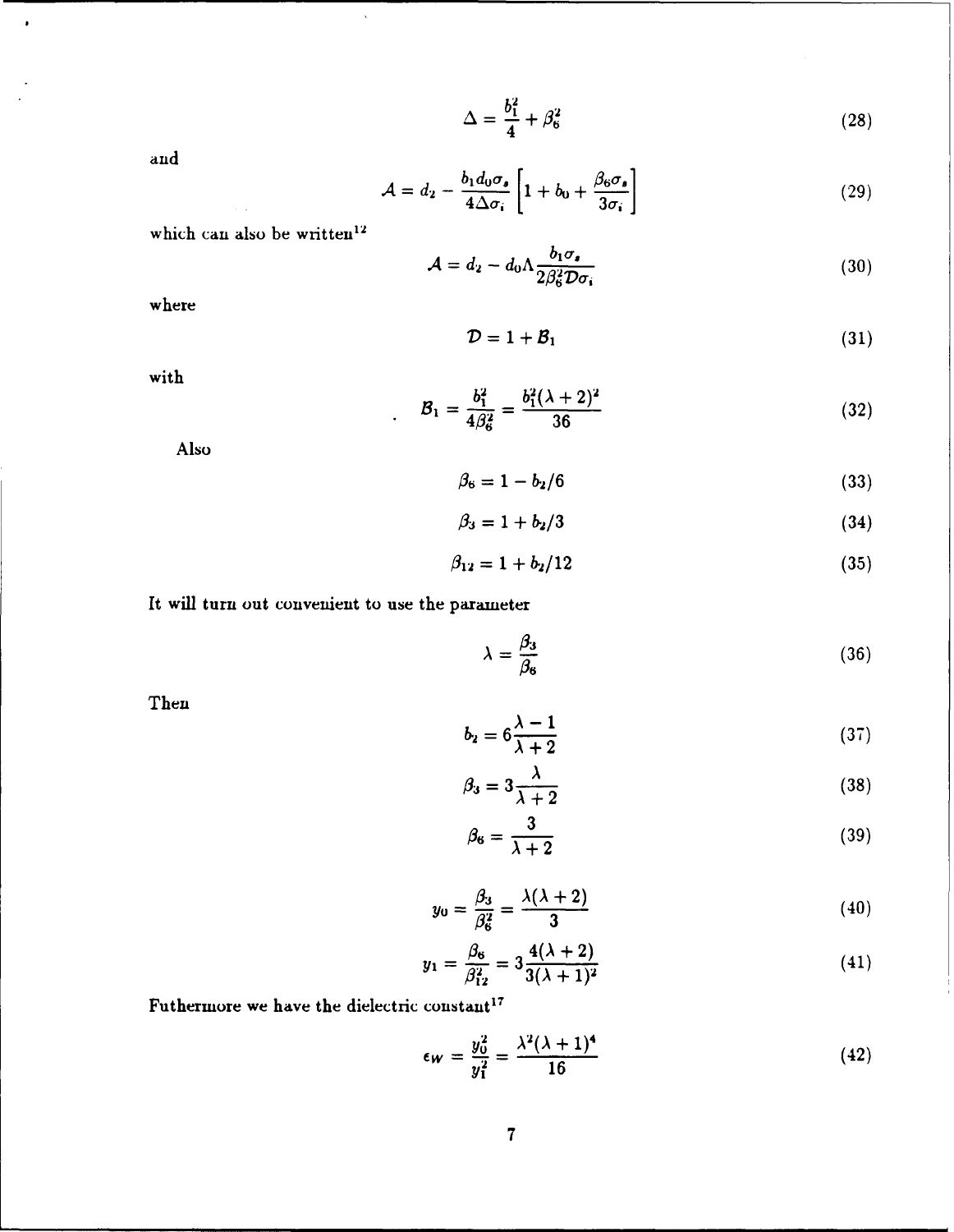As has been previously shown<sup>19,12-14</sup> Eq.(23) can be replaced by

$$
\frac{a_2b_1\sigma_s}{2\sigma_i} + a_1\beta_3 = d_0\Delta y_1\tag{43}
$$

which together with Eqs.(22) and (24) form a system of three equations for the three unknowns  $b_0, b_1, b_2$ . However these equations are still complex. A much simpler set of equations is obtained when we use the proper scaling lengths.<sup>16,17</sup> We define  $\Gamma$  through the relation

$$
b_0 = \frac{-\Gamma\sigma_i}{1+\Gamma\sigma_i} + \frac{b_1^2}{4\beta_6^2} \left[ \frac{1}{1+\Gamma\sigma_i} + \frac{\beta_6\sigma_s}{3\sigma_i} \right] = \frac{-\Gamma\sigma_i}{1+\Gamma\sigma_i} + \frac{2\mathcal{B}_1\Lambda}{\mathcal{D}}
$$
(44)

or

$$
\Gamma \sigma_i = -\frac{b_0 - B_1 (1 + \frac{\beta_0 \sigma_s}{3\sigma_i})}{(1 + b_0 - \frac{B_1 \beta_0 \sigma_s}{3\sigma_i})}
$$
(45)

and  $\lambda$  from

$$
\lambda = \frac{\beta_3}{\beta_6} \tag{46}
$$

After some long but straightforward algebra we get

$$
a_1 = \frac{2}{D} \Gamma \sigma_i (1 + \Gamma \sigma_i) = \frac{\beta_6 \Gamma \sigma_i}{D_F}
$$
 (47)

$$
a_2 = -a_1 \frac{b_1}{2\beta_6 \zeta_i} = -\frac{b_1 \Gamma \sigma_i}{2D_F \zeta_i}
$$
(48)

where now

$$
D_F = \frac{\beta_6 \mathcal{D}}{2(1 + \Gamma \sigma_i)}\tag{49}
$$

where we have defined the convenient parameter  $\zeta_i$ 

$$
\zeta_i = \frac{\Gamma \sigma_i}{1 + \Gamma \sigma_i + \frac{\lambda \sigma_i}{\sigma_s}} = \frac{\Gamma \sigma_i}{1 + \Gamma \sigma_i + \frac{1}{\xi_i}}
$$
\n(50)

where

$$
\xi_i = \frac{\sigma_s}{\lambda \sigma_i} \tag{51}
$$

$$
\Lambda = (1/2) \left[ 1 + b_0 + \frac{\beta_6 \sigma_s}{3 \sigma_i} \right] = (\mathcal{D}/2) \left[ \frac{1}{1 + \Gamma \sigma_i} + \frac{\beta_6 \sigma_s}{3 \sigma_i} \right]
$$
(52)

and

$$
\mathcal{D} = 1 + \frac{b_1^2}{4\beta_6^2} = 1 + \frac{b_1^2(\lambda + 2)^2}{36} \tag{53}
$$

Furthermore we get for Eq.(29)

$$
\mathcal{A} = d_2 - d_0(\frac{\sigma_s}{\sigma_i}) \left( \frac{b_1}{12\beta_6} \right) \left( \frac{2 + \Gamma \sigma_s / \zeta_i}{1 + \Gamma \sigma_i} \right) \tag{54}
$$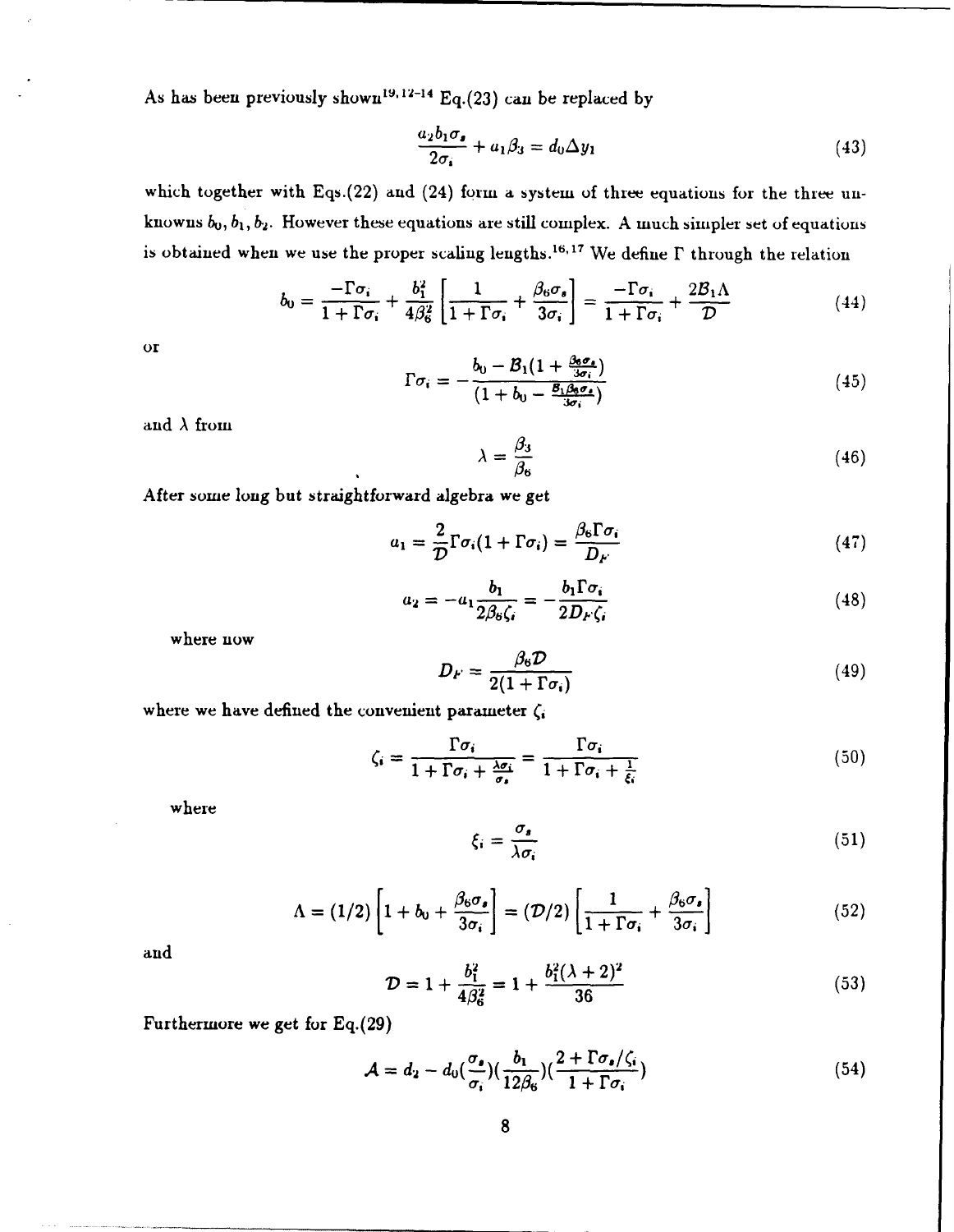Also

$$
d_0^2 = \frac{a_1^2}{\zeta_i^2} \left[ \zeta_i^2 + \mathcal{B}_1 \right]
$$
 (55)

$$
1 - K_{11} = (y_0/\mathcal{D}) \left[ 1 + \mathcal{B}_1(\xi_i/\zeta_i) \Gamma \sigma_i \left( 1 + (1 + \Gamma \sigma_i) \frac{\beta_6 \sigma_s}{3 \sigma_i} \right) \right]
$$
(56)

$$
K_{10} = \frac{b_1}{2\mathcal{D}\beta_6^2} (1 + \Gamma \sigma_i) \left( 1 + \frac{\Gamma \sigma_i \beta_6 \sigma_s}{3\sigma_i} \right) \tag{57}
$$

With this the boundary condition

$$
b_1 d_0 d_2 = \frac{2\mathcal{B}_1}{\mathcal{D}} \left[ d_0^2 (\sigma_{\bullet}/\sigma_i) \Lambda + (\lambda/\zeta_i)(1+\zeta_i \xi_i) \right]. \tag{58}
$$

the MSA equation (43 )reduces to

$$
2\Gamma\sigma_i(1+\Gamma\sigma_i)\left[1-(\mathcal{D}-1)(\xi_i/\zeta_i)\right]=\frac{d_0\mathcal{D}^2}{\sqrt{2W}}
$$
\n(59)

together with the cubic equation for the ion-dipole parameter *bi*

$$
\mathcal{D}^2[\zeta_i^2 + \mathcal{D} - 1] = \epsilon_W[\zeta_i - (\mathcal{D} - 1)\xi_i]^2 \tag{60}
$$

These can be written in a more convenient form using **Eq.(59)**

$$
2\Gamma\sigma_i(1+\Gamma\sigma_i)\left[1-\mathcal{B}_1(\xi_i/\zeta_i)\right]=\frac{d_0(1+\mathcal{B}_1)^2}{\sqrt{\epsilon_W}}
$$
(61)

Eq.(60) is a cubic equation in *B,*

$$
(1 + \mathcal{B}_1)^2 \left[ \zeta_i^2 + \mathcal{B}_1 \right] = \epsilon_W \left[ \zeta_i - \mathcal{B}_1 \xi_i \right]^2 \tag{62}
$$

 $\rm Eliminating\ (1+{\cal B}_1)^2$  between these two equations, we get a linear expression in  ${\cal B}_1$  ( in place of the cubic"), which is easily solved to yield

$$
\mathcal{B}_1 = \zeta_i^2 \frac{\left[1 - \nu_i\right]}{\nu_i + \xi_i \zeta_i} \tag{63}
$$

This is one of our main results: The parameter  $b_1$  is now explicitly obtained as a function of the other parameters of the problem. where

$$
\nu_i = \frac{2\Gamma\sigma_i(1+\Gamma\sigma_i)}{d_0\sqrt{\epsilon_W}}\tag{64}
$$

Furthermore

$$
1 + B_1 = \frac{-(-\nu_i - \xi_i\zeta_i - \zeta_i^2 + \nu_i\zeta_i^2)}{\nu_i + \xi_i\zeta_i}
$$
(65)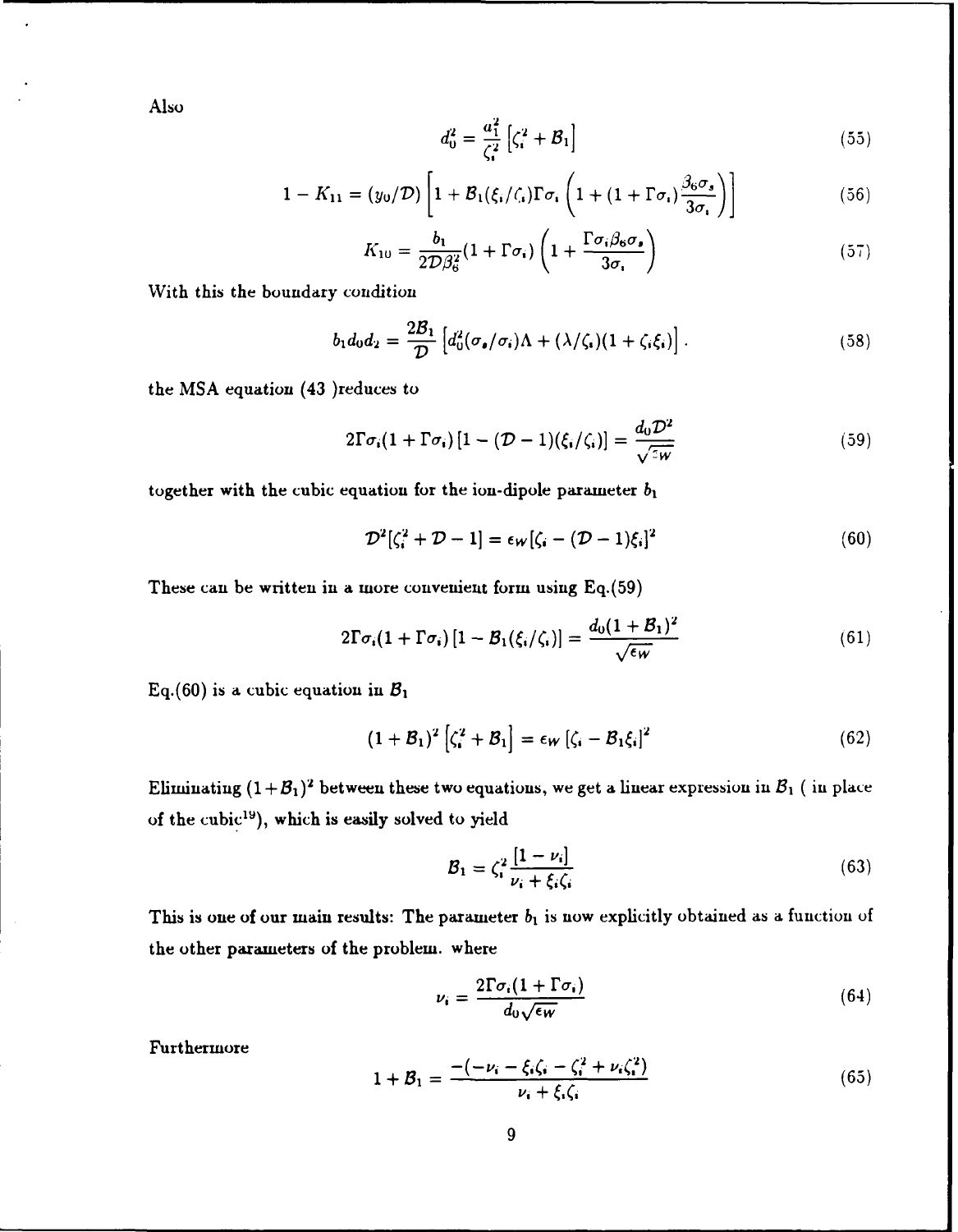$$
\zeta_i^2 + \mathcal{B}_1 = \frac{\zeta_i^2 (1 + \xi_i \zeta_i)}{\nu_i + \xi_i \zeta_i} \tag{66}
$$

$$
1 - (\xi_i/\zeta_i)\mathcal{B}_1 = \frac{\nu_i(1 + \xi_i\zeta_i)}{\nu_i + \xi_i\zeta_i}
$$
(67)

$$
\mathcal{D}^2 = [1 + \mathcal{B}_1]^2 = \epsilon_W \nu_i^2 \frac{(1 + \xi_i \zeta_i)}{\nu_i + \xi_i \zeta_i}
$$
(68)

so that from eq.(61) we get

$$
2\Gamma\sigma_i(1+\Gamma\sigma_i)\frac{\nu_i(1+\xi_i\zeta_i)}{\nu_i+\xi_i\zeta_i} = d_0/\sqrt{\epsilon_W}\left[-\frac{-\nu_i-\xi_i\zeta_i-\zeta_i^2+\nu_i\zeta_i^2}{\nu_i+\xi_i\zeta_i}\right]^2\tag{69}
$$

Substituting

ä

$$
\nu_i^2 \epsilon_W (1 + \xi_i \zeta_i) (\nu_i + \xi_i \zeta_i) = (-\nu_i - \xi_i \zeta_i - \zeta_i^2 + \nu_i \zeta_i^2)^2
$$

We have that

$$
1 + \xi_i \zeta_i = \frac{(1 + \xi_i)(1 + \Gamma \sigma_i)\Gamma \sigma_i}{1 + \Gamma \sigma_i + 1/\xi_i} \tag{70}
$$

$$
\nu_i + \xi_i \zeta_i = \frac{\Gamma \sigma_i}{1 + \Gamma \sigma_i + 1/\xi_i} \left[ \xi_i + 2 \frac{(1 + \Gamma \sigma_i)(1 + \Gamma \sigma_i + 1/\xi_i)}{d_0 \sqrt{\epsilon_W}} \right]
$$
(71)

$$
\nu_i + \xi_i \zeta_i + \zeta_i^2 - \nu_i \zeta_i^2 = \frac{(1+\xi_i)(1+\Gamma\sigma_i)\Gamma\sigma_i}{(1+\Gamma\sigma_i+1/\xi_i)^2} \left[1 + \frac{2(1+2\Gamma\sigma_i+1/\xi_i)}{d_0\sqrt{\epsilon_W \xi_i}}\right]
$$
(72)

Finally, after some lengthly algebra

$$
d_0(1+\xi_i)(2+2\xi_i+4\Gamma\sigma_i\xi_i+d_0\sqrt{\epsilon_W\xi_i^2})^2
$$
  
=  $4\Gamma\sigma_i\sqrt{\epsilon_W}(1+\Gamma\sigma_i\xi_i)(1+\xi_i+\Gamma\sigma_i\xi_i)^2$   

$$
(2+2\Gamma\sigma_i+2\xi_i+4\Gamma\sigma_i\xi_i+2\Gamma^2\sigma_i^2\xi_i+d_0\sqrt{\epsilon_W\xi_i^2})
$$
(73)

which can be written in the form

$$
d_0 \left[ \frac{d_0 + 2(1 + 1/\xi_i + 2\Gamma\sigma_i)/(\sqrt{\epsilon_W \xi_i})}{(1 + 1/\xi_i + \Gamma\sigma_i)} \right]^2
$$
  
= 
$$
4\Gamma \sigma_i \frac{(1 + \Gamma \sigma_i \xi_i)}{1 + \xi_i} [d_0 + 2(1 + \Gamma \sigma_i)(1 + 1/\xi_i + \Gamma \sigma_i)/(\xi_i \sqrt{\epsilon_W})]
$$
(74)

This is a cubic equation for the parameter *do.*

$$
d_0[d_0 + c_1]^2 = c_2(d_0 + c_3) \tag{75}
$$

with

 $\boldsymbol{\checkmark}$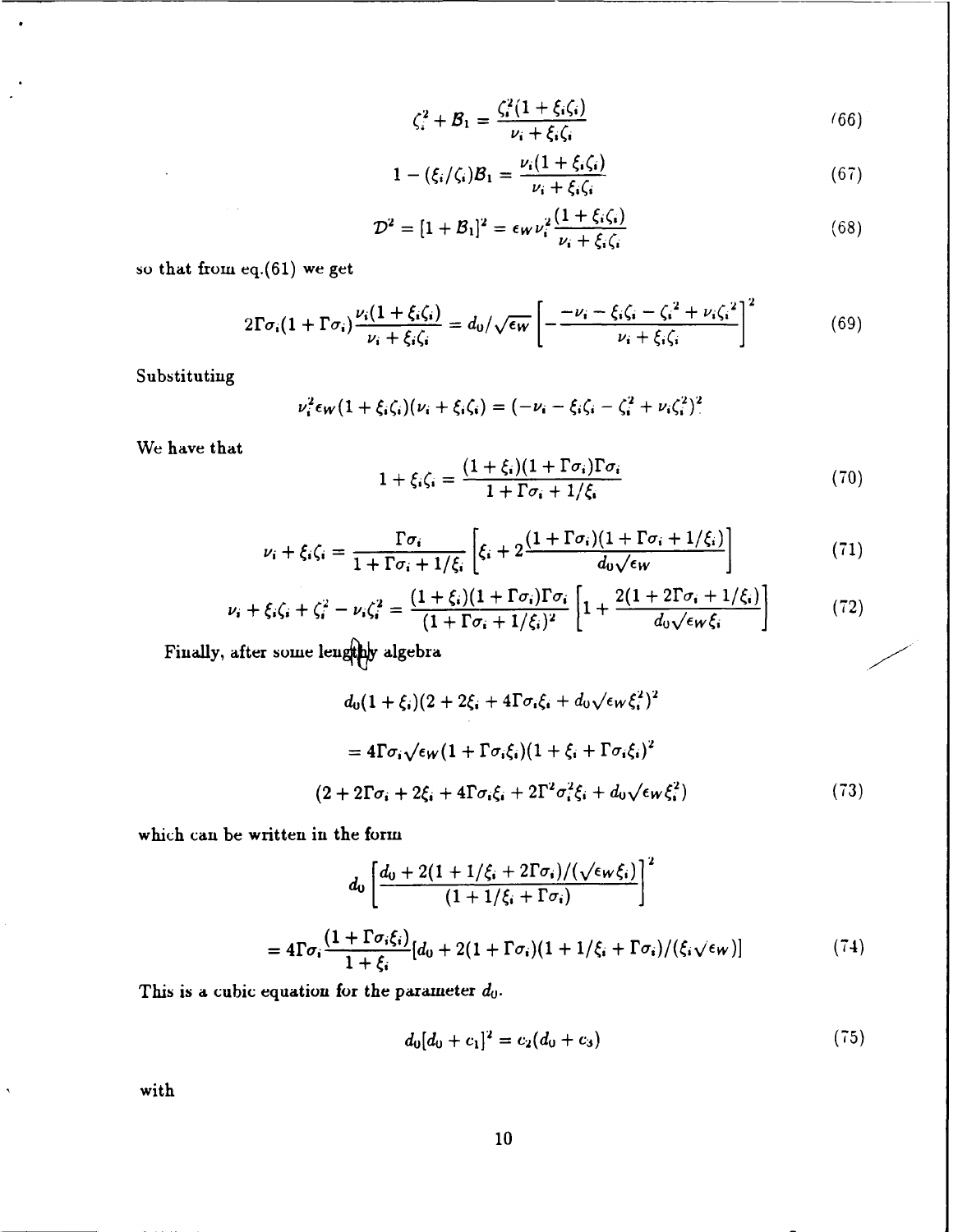$$
c_1 = 2 \frac{\Gamma \sigma_i}{\sqrt{\epsilon_W \xi_i}} (1 + 1/\zeta_i)
$$
 (76)

$$
c_2 = 4 \frac{(\Gamma \sigma_i)^3}{\zeta_i^2 (1 + \xi_i)} (1 + \Gamma \sigma_i \xi_i)
$$
\n(77)

$$
c_3 = 2 \frac{\Gamma \sigma_i (1 + \Gamma \sigma_i)}{\zeta_i \zeta_i \sqrt{\epsilon_W}} \tag{78}
$$

A second equation is laboriously obtained from Eq.(18)

$$
\frac{y_0^2}{\mathcal{D}^2} \left[ 1 + (\mathcal{D}/2)\mathcal{M}_i \left[ \frac{1}{1 + \Gamma \sigma_i} + \frac{\beta_6 \sigma_s}{3 \sigma_i} \right] \right]^2
$$
  
+ 
$$
\frac{y_0 \sigma_s}{2\beta_6 \sigma_i} \mathcal{M}_i \frac{(1 + \Gamma \sigma_i)(1 + \Gamma \sigma_i \frac{\beta_6 \sigma_s}{3 \sigma_i})^2}{1 + 1/\xi_i + \Gamma \sigma_i} = y_1^2 + d_2^2
$$
(79)

where

$$
\mathcal{M}_i = \frac{2\Gamma\sigma_i(1+\Gamma\sigma_i)}{\mathcal{D}^2} - \frac{d_0}{\sqrt{\epsilon_W}}\tag{80}
$$

$$
y_0 = \frac{\beta_3}{\beta_6^2} \tag{81}
$$

From these two equations the inverse problem can be solved explicitly, that is, to compute the parameters  $d_0$  and  $d_2$  from  $\Gamma$  and  $\lambda$ . When the solvent diameter  $\sigma_s$  goes to zero we recover the correct primitive model result

$$
2\Gamma\sigma_i(1+\Gamma\sigma_i) = \frac{d_0}{\sqrt{\epsilon_W}}\tag{82}
$$

which is equal to the primitive model MSA Eq.(3) in the form

$$
2\Gamma\sigma(1+\Gamma\sigma)=\kappa\sigma\tag{83}
$$

with the MSA Wertheim dielectric constant  $\epsilon_W$ .

# **3** Thermodynamics

The excess internal energy for the semirestricted case **of** equal size ions **and** a different size solvent is similar to the completely resticted case of all equal size spheres. The thermodynamic relations for the completely restricted case were first derived by Vericat and Blum. IS The generalization of the thermodynamic expressions to the completely general case and the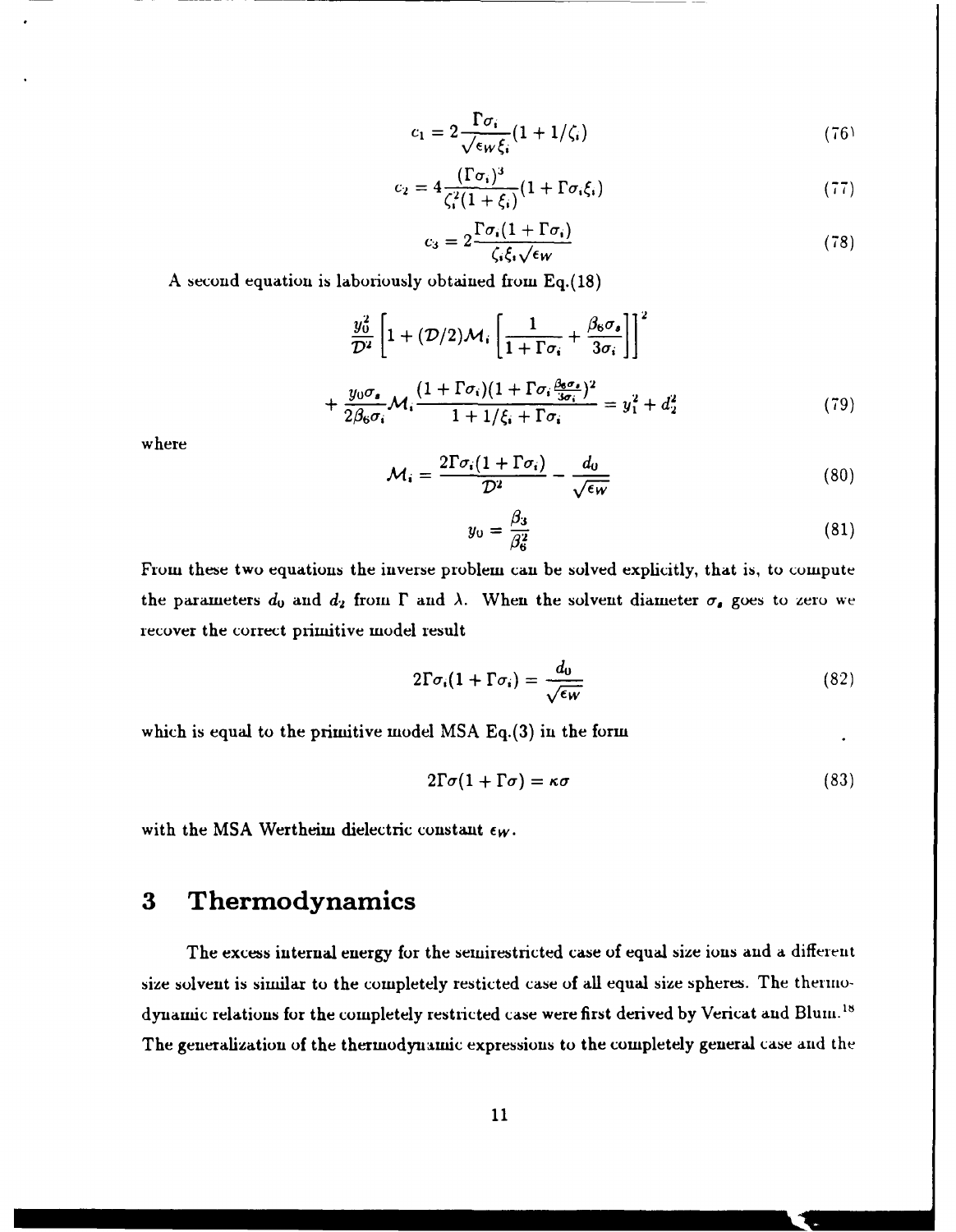semiresticted case were obtained later by Wei and Blum.<sup>12</sup> We use the reduced quantities of the second work. The internal energy is

$$
\sigma_i^3 E/(V k_B T) = \frac{1}{4\pi} \left[ d_0^2 b_0 - 2 \left( \frac{\sigma_i}{\sigma_s} \right) d_0 d_2 b_1 - 2 \left( \frac{\sigma_i}{\sigma_s} \right)^3 d_2^2 b_2 \right]
$$
(84)

the Helmholtz free energy is obtained using the method of Høye and Stell $^{21}$ 

$$
\sigma_i^3 A / (V k_B T) = \frac{1}{12\pi} \left( 2d_0^2 b_0 - 2d_0 d_2 b_1 - J' \right) \tag{85}
$$

$$
J' = \left[Q'_{ii}\right]^2 + \left[1 + \left(\frac{\sigma_i}{\sigma_s}\right)\right] \left(\frac{\sigma_i}{\sigma_s}\right) \left[Q'_{id}\right]^2 + \left(\frac{\sigma_i}{\sigma_s}\right)^3 \left[\left(Q'_{dd}\right)^2 + 2(q')^2\right] \tag{86}
$$

It will be convenient to write the Helmholtz free energy as the sum of a internal energy and an entropy term

$$
A/(Vk_BT) = E/(Vk_BT) - S/(Vk_B)
$$
\n(87)

where

$$
-\sigma_i^3 S/(V k_B) = \frac{1}{12\pi} \left[ -d_0^2 b_0 + 4\left(\frac{\sigma_i}{\sigma_s}\right) d_0 d_2 b_1 + 6\left(\frac{\sigma_i}{\sigma_s}\right)^3 d_2^2 b_2 - J' \right]
$$
(88)

Using the results of Wei and Blum,<sup>12</sup> Eqs.(16-20) and

$$
q' = b_2 \frac{1 - b2/24}{(1 + b_2/12)^2} = 2 \frac{(\lambda - 1)(\lambda + 3)}{(\lambda + 1)^2}
$$
(89)

$$
Q'_{ii} = -a_1 - 2 + \beta_6 / D_F = -\frac{2}{D} [\Gamma^2 \sigma_i^2 + B_1]
$$
 (90)

$$
Q'_{id} = \frac{b_1}{\beta_6^2 D} [\beta_3 + a_1 (3\Lambda - 2D_F)]
$$
  

$$
Q'_{id} = \frac{b_1 \beta_3}{\beta_6^2 D} (1 + \Gamma \sigma_i)(1 + \Gamma \sigma_i \xi_i)
$$
 (91)

$$
Q'_{dd} = 2\left[ (1/\Delta) \left( \beta_3^2 - \left( \frac{\sigma_i}{2\sigma_s} \right) b_1 a_2 (3\Lambda - 2D_F) \right) - 1 \right]
$$

$$
= \left[ \frac{2}{\mathcal{D}} \right] \left[ \lambda^2 - 1 - \mathcal{B}_1 \left( 1 - \frac{(\Gamma \sigma_i)^2}{\zeta_i^2} \right) \right] \tag{92}
$$

After some lenghty calculations we get

$$
-S/(Vk_B) = \frac{1}{3\pi} \left[ \Gamma^3 + \frac{\lambda^3}{\sigma_s^3} \left( \left[ 1 + \frac{(1+1/\lambda)}{\epsilon_W} \right] - 3 \right) \right] + T'/\sigma_i^3 \tag{93}
$$

where the coefficients  $T'$  is a second order polynomial in the variable

$$
\frac{\mathcal{B}_1}{\mathcal{D}^2} = \frac{\mathcal{M}_i}{2(1+\Gamma\sigma_i)(1+(1+\Gamma\sigma_i)\xi_i)}
$$
(94)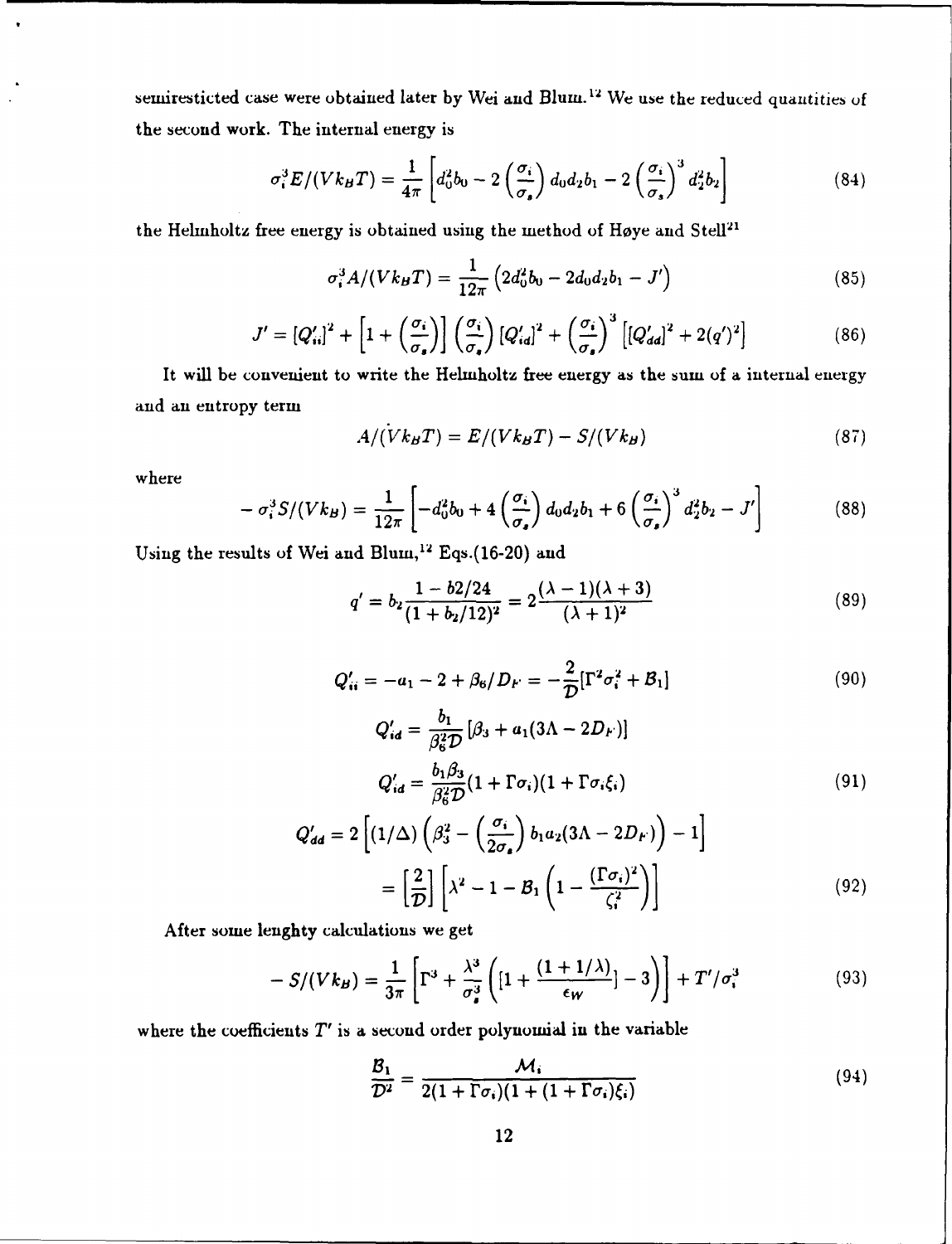where  $M_i$  has been defined in eq.(80). When this variable is zero then the system behaves like a sum **of** a primitive model electrolyte and a dipolar fluid. Our expressions reproduce the known results<sup>23-25</sup> for the ionic part. For the dipolar part we get a new and simple expression, which, however, is in full agreement with the result of Rushbrooke et al.<sup>26</sup>

We have

$$
T' = (1/12\pi)[T_b + T_J]
$$
\n(95)

with

$$
T_b = T_{b0} + T_{b1} + T_{b2} \tag{96}
$$

$$
T_{b0} = -\left[\frac{\mathcal{B}_1}{\mathcal{D}^2}\right] 4(\Gamma \sigma_i)^3 (1 + \Gamma \sigma_i) \left[2 - 1/\zeta_i^2 + \mathcal{B}_1 + (1/\Gamma \sigma_i)(1 + \mathcal{B}_1/\zeta_i^2) \left(1 + (1 + \Gamma \sigma_i) \frac{\beta_6 \sigma_s}{3 \sigma_i}\right)\right]
$$
\n(97)

$$
T_{b1} = 16 \left[ \frac{\mathcal{B}_1}{\mathcal{D}^2} \right] \Gamma \sigma_i (1 + \Gamma \sigma_i) \left[ 1 + \frac{1}{\xi_i \zeta_i} + \Gamma \sigma_i (1 + \mathcal{B}_1/\zeta_i^2) \left( 1 + (1 + \Gamma \sigma_i) \frac{\beta_6 \sigma_s}{3 \sigma_i} \right) \right]
$$
(98)

$$
T_{b2} = \left(\frac{1}{\sigma_s}\right) 6b_2\left[d_2^2 + y_1^2 - y_0^2\right]
$$

$$
= 6b_2\left(\frac{\sigma_i}{\sigma_s}\right)^3 \left[\frac{B_1}{\mathcal{D}^2}\right] \left[\left(\frac{\left(1 + \Gamma\sigma_i\right)\left(1 + \frac{\Gamma\beta_0\sigma_s}{3\sigma_i}\right)}{\beta_6}\right)^2 + y_0^2 \gamma_i \left[2\mathcal{D} + \mathcal{B}_1\gamma_i\right]\right] \tag{99}
$$

where

$$
\gamma_i = -1 + (\xi_i/\zeta_i)\Gamma\sigma_i\left(1 + (1+\Gamma\sigma_i)\frac{\beta_6\sigma_s}{3\sigma_i}\right)
$$

Furthermore

$$
T_J = T_{J0} + T_{J1} + T_{J2} \tag{100}
$$

$$
T_{J0} = 4 \left[ \frac{\mathcal{B}_1}{\mathcal{D}^2} \right] (1 - \Gamma^2 \sigma_i^2) [2 \Gamma^2 \sigma_i^2 + \mathcal{B}_1 (1 + \Gamma^2 \sigma_i^2)] \tag{101}
$$

$$
T_{J1} = 4\left[1 + \left(\frac{\sigma_i}{\sigma_s}\right)\right] \left(\frac{\sigma_i}{\sigma_s}\right) \left[\frac{\mathcal{B}_1}{\mathcal{D}^2}\right] \lambda^2 (1 + \Gamma \sigma_i)^2 (1 + \Gamma \sigma_i \xi_i)^2 \tag{102}
$$

$$
T_{J2} = \left(\frac{\sigma_i}{\sigma_s}\right)^3 \left[ \left(Q'_{dd}\right)^2 - 4(\lambda^2 - 1)^2 \right]
$$

$$
= -4 \left(\frac{\sigma_i}{\sigma_s}\right)^3 \left[ \frac{\mathcal{B}_1}{\mathcal{D}^2} \right] \left[ \lambda^2 - \left(\Gamma \sigma_i / \zeta_i\right)^2 \right] \left[ (\lambda^2 - 1)(1 + \mathcal{D}) - \mathcal{B}_1 \left(1 - \left(\Gamma \sigma_i / \zeta_i\right)^2\right) \right] \tag{103}
$$

The excess pressure can also be computed.<sup>21</sup> The expression is<sup>12</sup>

$$
P/k_B T = S/Vk_B T \tag{104}
$$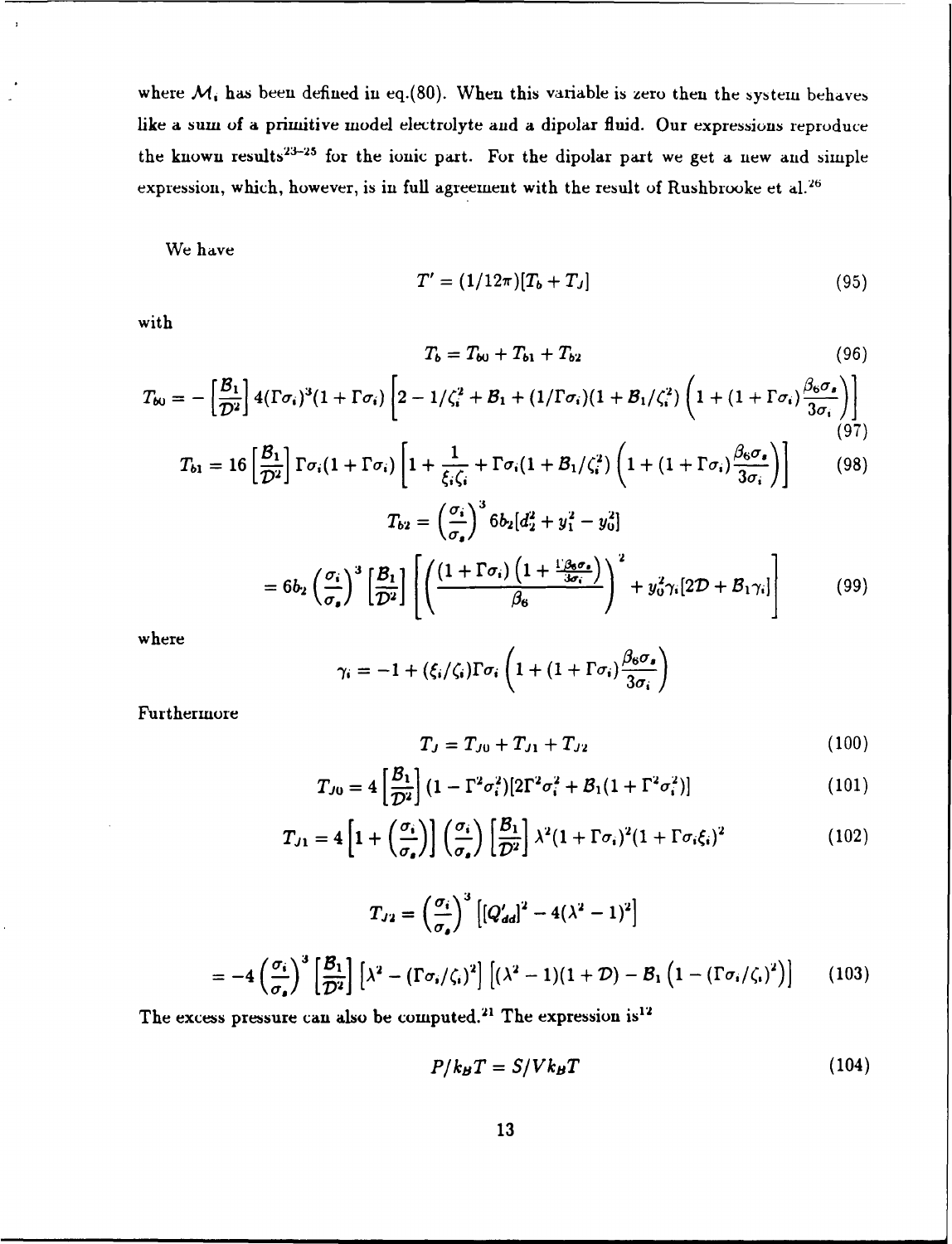Then,

$$
G = E \tag{105}
$$

still holds.

The thermodynamic expressions for the infinite dilution limit<sup>11</sup> was discussed by Chan and colaborators,<sup>27</sup> and in a more comprehensive way by Garisto et al.<sup>28</sup> Our expressions agree with these works in that limit. A more detailed discussion of the applications of these results will be published in future work.

# **4 Acknowledgment**

We acknowledge support from the Office of Naval Reseaxch and from the National Science Foundation through grants NSF-CHE-89-01597 and Epscor RII-86-10677.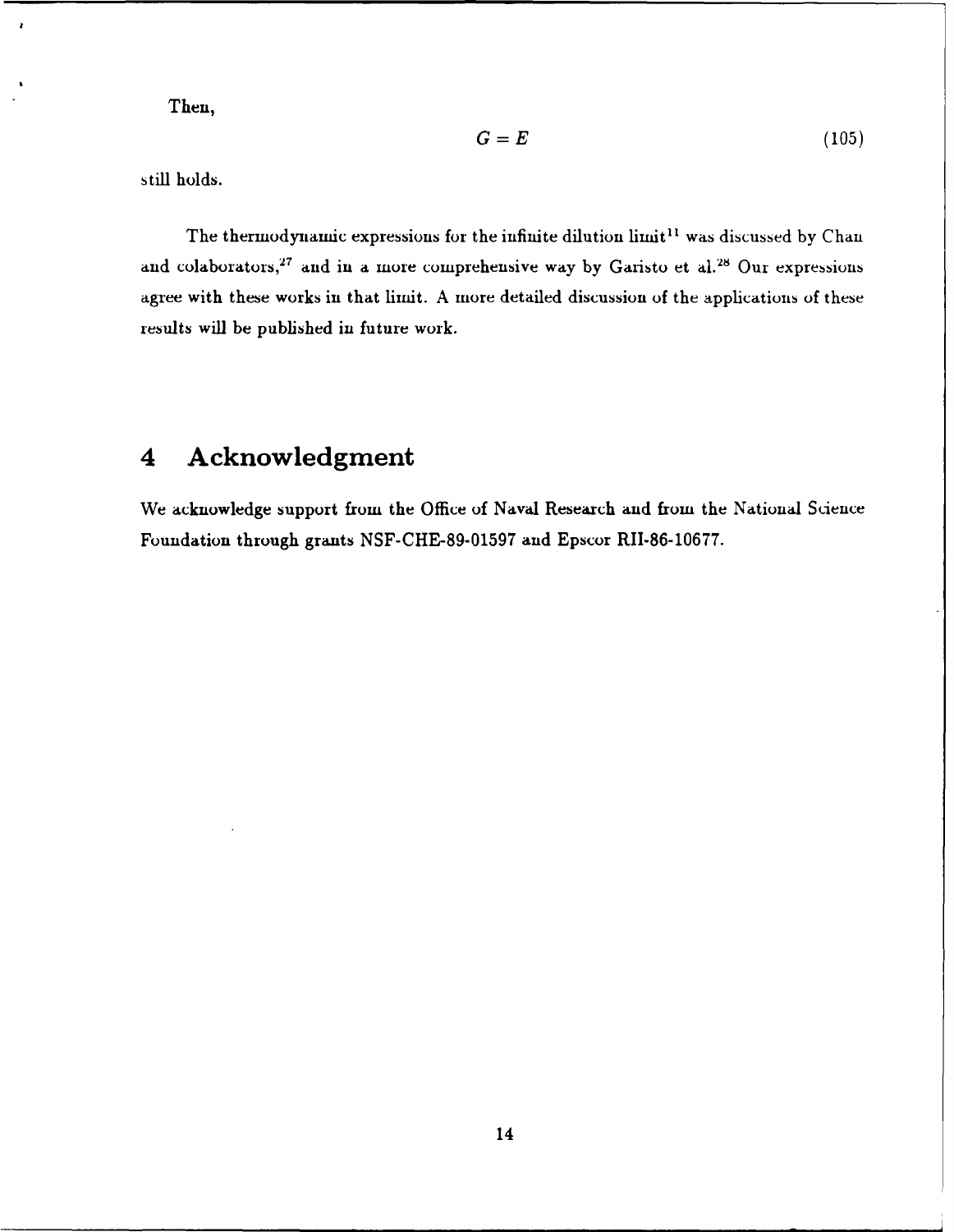# References

- **[11** M.P. Allen and D.J. Tildesley, *Computer Simulation of Liquids,* Oxford Science Publi- **.** cations, Oxford (1987)
- [2] J.M. Caillol, D. Levesque and J.J. Weis, J. Chem. Phys. 91, 5544, 5555 (1989).
- [3] H. L. Friedman and W. D. T. Dale, in *Modern Theoretical Chemistry*, Vol. 5, *Statistical Mechanics,* edited by B. J. Berne Plenum, New York, (1976).
- [4] P.G. Kusalik and G. Patey, J. Chem. Phys. 88, 7715 (1988); ibid. 89, 5843 (1988).
- [5] D. Levesque, **J.J.** Weis and G. Patey, **J.** Chem. Phys. 72, 1887 (1980).
- [6] R.R. Dogonadze, E. Kalman, A.A. Kornishev and **J.** Ulstrup *The Chemical Physic' of Solvation,* Elsevier, Amsterdam, (1985).
- **[7]** L. Onsager, **3.** Phys. Chem. 63, 189 (1939).
- [8] Y. Rosenfeld and L. Blum, J. Phys. Chem. **89,** 5149 (1985), J. Chem. Phys. **85,** 1556 (1986).
- [9] L. Blum, Chem. Phys. Letters, **26,** 200 (1974); J. Chem. Phys. **61,** 2129 (1974).
- [10] S.A. Adelman and J.M. Deutch, J. Chem. Phys. **60,** 3935 (1974)
- [11] L. Blum, J. Stat. Phys. 18, 451 (1978).
- [121 L. Blum and D. Q. Wei, J. Chem. Phys. **87, 555** (1987).
- [13] D. Q. Wei and L. Blum, **J.** Chem. Phys. **87,** 2999 (1987).
- [14] D. Q. Wei and L. Blum, J. Chem. Phys. **89,** 1091 (1988).
- [15] L. Blum and Y. Rosenfeld **J.** Stat. Phys.63, 1177 (1991)
- [16] L. Blum, Mol. Phys. **30,** 1529 (1975).
- [17] M.S. Wertheim, J. Chem. Phys. **55,** 4291 (1971).
- [18] F.Vericat and L. Blum, **J.** Stat. Phys. 22, 593 (1980).